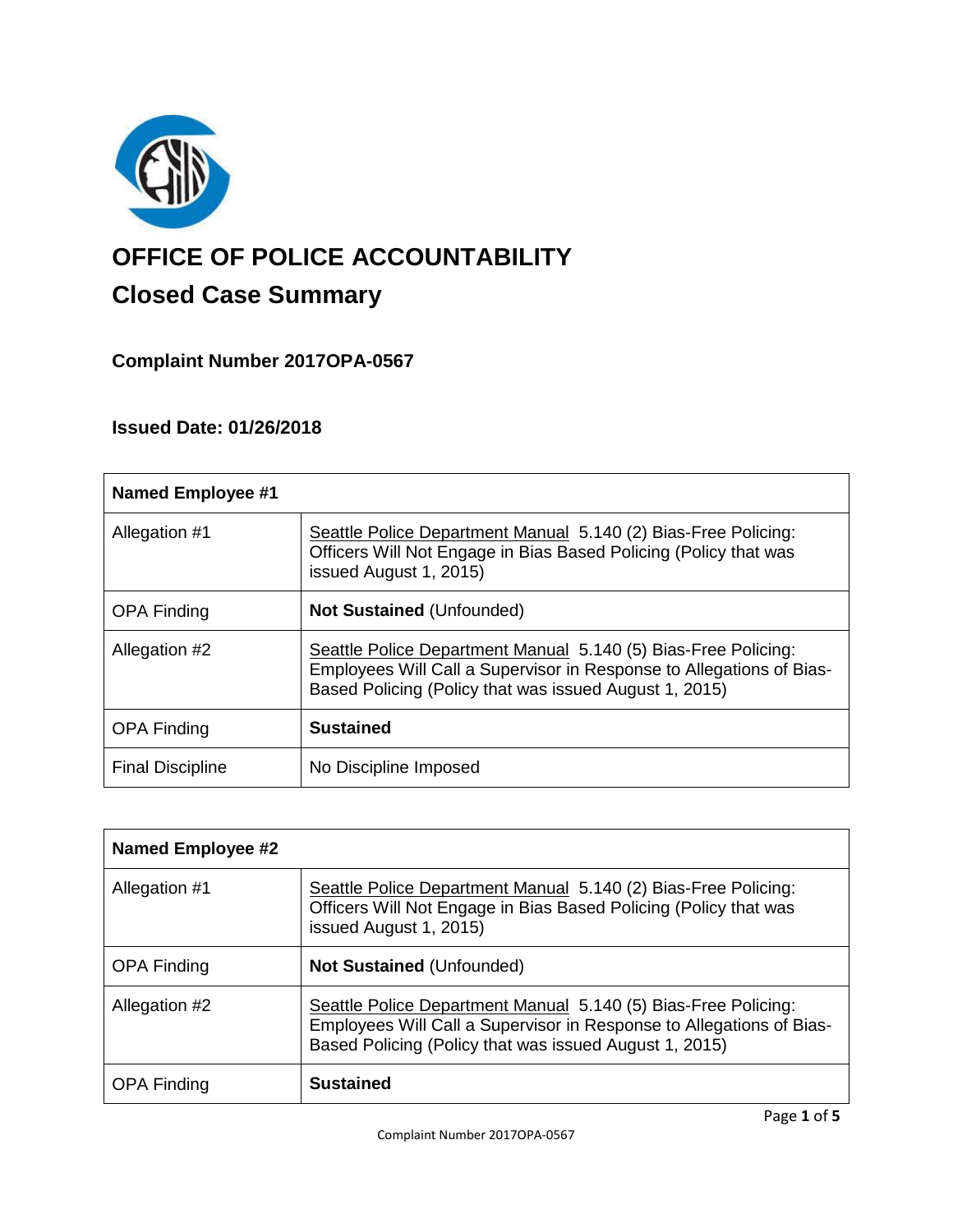| <b>Final Discipline</b> | No Discipline Imposed |
|-------------------------|-----------------------|
|-------------------------|-----------------------|

#### **INCIDENT SYNOPSIS**

The Named Employees responded to a call for service at a community center and contacted the complainant.

#### **COMPLAINT**

The complainant alleged that two Named Employees harassed him because he was homeless. OPA review of the In-Car Video (ICV) from the incident showed that the complainant did make a general statement about 'harassing the homeless' and the Named Employees did not address it as a complaint of bias.

#### **INVESTIGATION**

The OPA investigation included the following actions:

- 1. Review of the complaint
- 2. Search for and review of all relevant records and other evidence
- 3. Review of In-Car Videos (ICV)
- 4. Interviews of SPD employees

#### **ANALYSIS AND CONCLUSION**

The complainant alleged that the Named Employees took law enforcement action against him based on his housing status. As such, the complainant asserted that the Named Employees engaged in biased policing.

On the date in question, the Named Employees responded to a call for service from the Seattle Parks and Recreation Department (Parks). Once the officers arrived at the scene, which was a community center, they were informed by Parks personnel that the complainant, after being told to leave the vicinity, had begun banging on windows. One of the Parks personnel indicated to the Named Employees that while she wanted the complainant to be trespassed and to leave the location, she was not requesting that he be arrested.

The Named Employees contacted the complainant. While not captured on video, the audio of the officers' discussion with the complainant was clearly recorded on ICV. The officers indicated to the complainant that he needed to leave the area. As discussed more fully below, during this conversation, the complainant alleged that he was only being harassed because he was homeless. The Named Employees continued to engage with the complainant for a short period of time. At that point, the Named Employees also left the scene. The Named Employees did not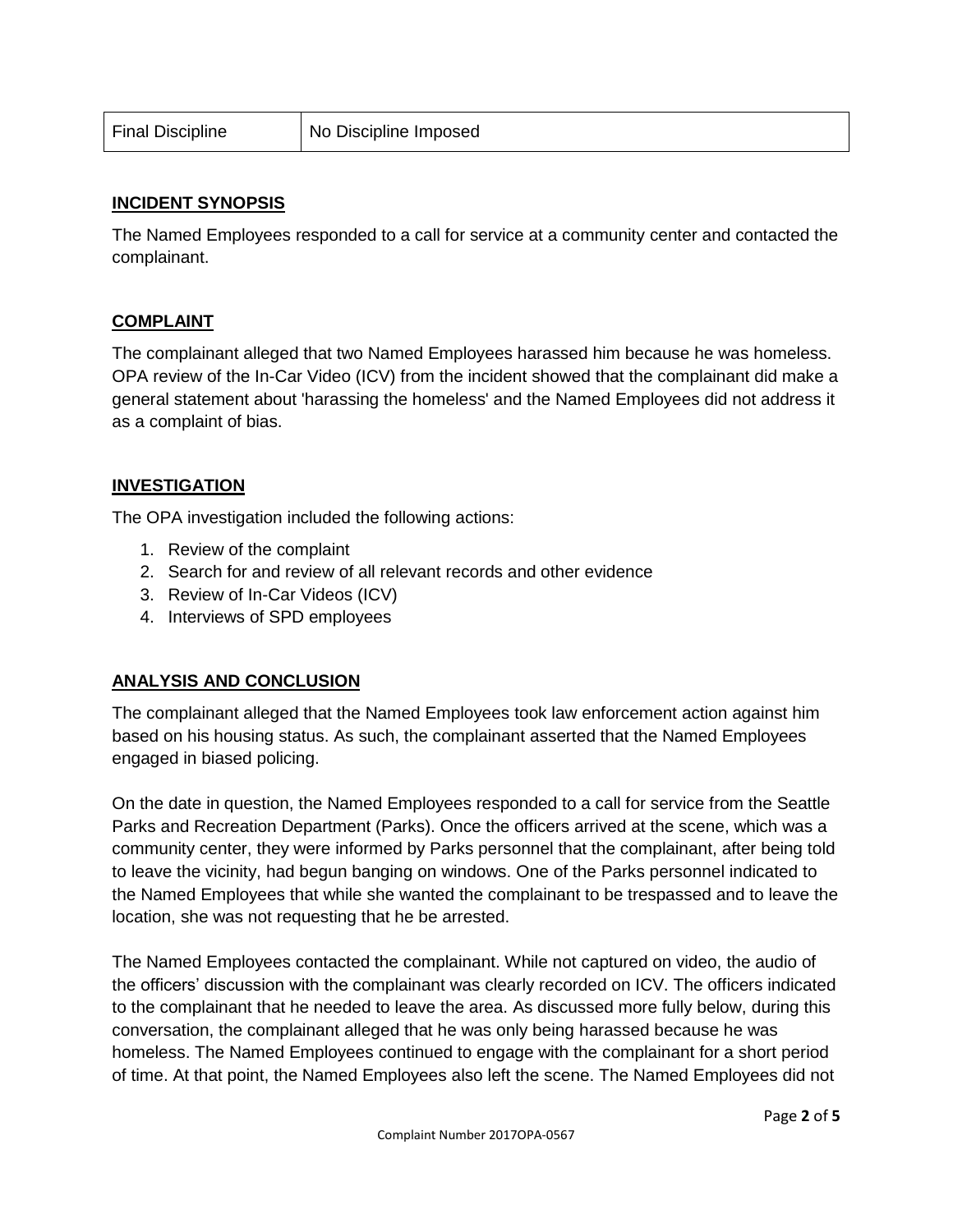arrest or use force against the complainant and, aside from their conversation with him, took no law enforcement action.

SPD policy prohibits biased policing, which it defines as "the different treatment of any person by officers motivated by any characteristic of protected classes under state, federal, and local laws as well other discernible personal characteristics of an individual." (SPD Policy 5.140.) This includes different treatment based on the race of the subject. (See id.)

Here, from the OPA Director's review of the record, he found no evidence suggesting that the Named Employees' actions were motivated by bias. The Named Employees' actions were based on the call for service they received, not on the fact that the complainant was experiencing homelessness. Undoubtedly, the complainant's housing status was a factor in why he was in the vicinity of the community center to begin with and why he ultimately came into contact with the officers. However, his conduct, including banging on windows, was the impetus behind the action that the Named Employees ultimately took, not his housing status.

While the OPA Director did not find that the Named Employees engaged in biased policing, he found that they both failed to report the complainant's statement that he was being treated differently because of his housing status. While not captured on video, the audio of the complainant's conversation with the Named Employees was recorded. The complainant stated to the officers: "if you want to harass the homeless, harass the homeless. Go to town." In response, one of the Named Employees stated, "we don't harass people, we're too busy for that." The complainant made further comments concerning how he felt homeless people were treated, including stating "sieg heil," in a reference to his apparent belief that the Named Employees' behavior was authoritarian. One of the Named Employees then told him to "take it easy," before leaving the scene.

At their OPA interviews, both Named Employees recognized that housing status was a protected characteristic under the Department's bias-free policing policy and both understood that they were not permitted to take law enforcement action against someone solely due to that person's housing status. Accordingly, both Named Employees were aware that if a person alleged that law enforcement action was being taken because of that person's housing status, such a complaint would need to be reported to a supervisor. When asked about the complainant's comments at their OPA interviews, both Named Employee #1 and Named Employee #2 stated that they did not recall the complainant making an allegation of bias and, as such, no such allegation was reported to a supervisor. (See NE#1 OPA Interview, at p. 3; see also NE#2 OPA Interview, at p. 3.) When the audio of their interaction with the complainant was played at the Named Employees' OPA interviews, both officers stated their belief that the complainant's comment did not rise to the level of a bias complaint. (NE#1 OPA Interview, at pp. 4-5; NE#2 OPA Interview, at p. 4.) As explained below, the OPA Director disagreed.

The OPA Director found that a reasonable officer would have concluded that the complainant alleged that he was being harassed and that law enforcement action was being taken against him because of his housing status. Had the complainant alleged that he was being harassed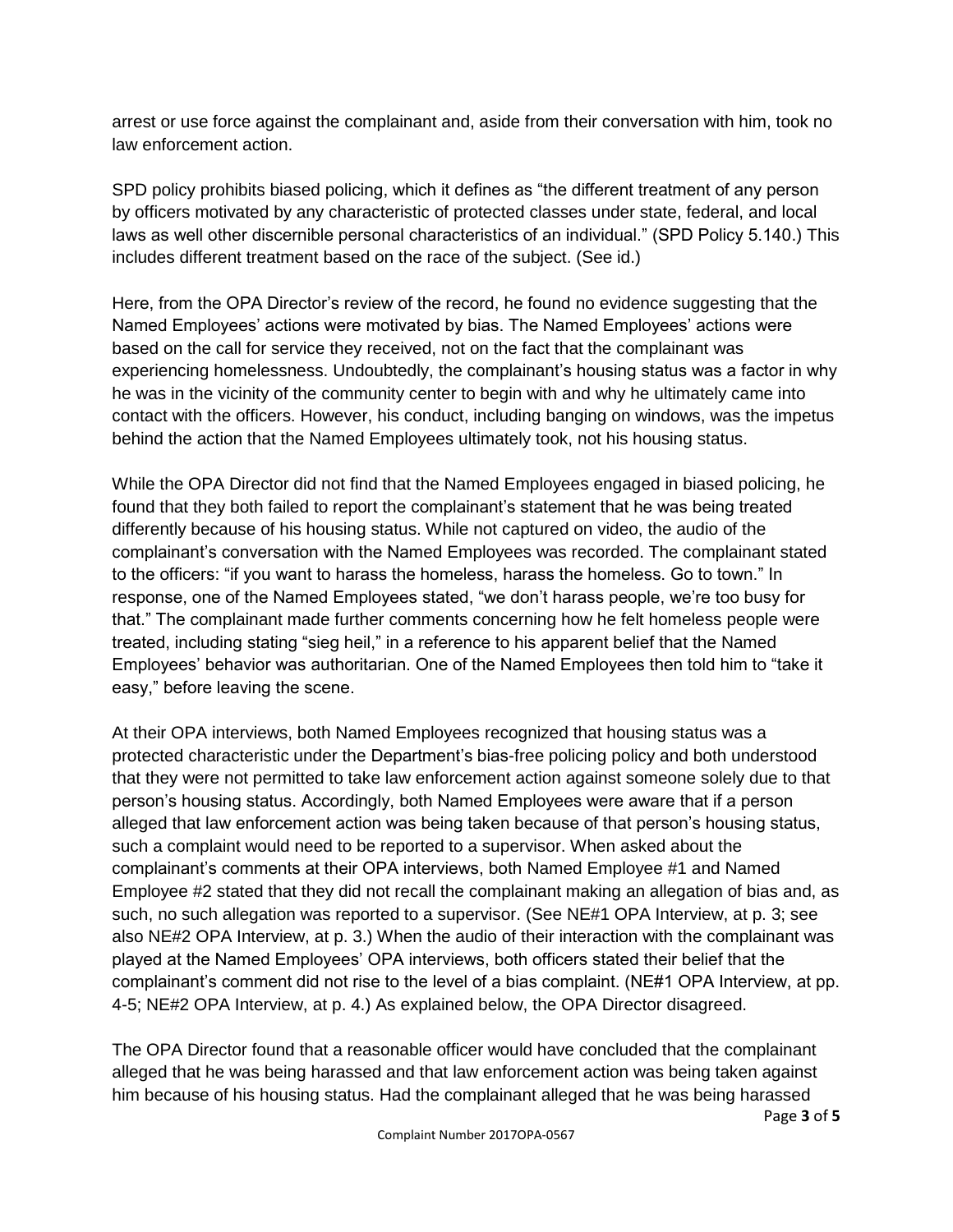because he belonged to a specific racial or ethnic group, the OPA Director did not think that there would have been any dispute that it was an allegation of biased policing that the officers would have been required to report to a supervisor. The Director saw no reason why the result should be any different when the protected characteristic was housing status.

Lastly, even were this a close call, all the officers had to do was to notify a supervisor of the complainant's comment and ask that supervisor to come to the scene. This would have fulfilled their obligation under the policy. It is incredibly important that bias allegations are reported and critically examined by a supervisor, even if they may ultimately have no merit. Doing so builds community trust in the Department and makes it abundantly clear that the Department is committed to identifying, investigating and rooting out bias wherever and whenever it occurs.

For these reasons, the OPA Director found that the Named Employees' failure to report the complainant's comment to a supervisor was inconsistent with SPD policy.

With regard to Named Employee #2's specific actions during this incident, the OPA Director noted that while professionalism was not classified in this case and while it was not found that Named Employee #2's conduct would have necessarily violated SPD's policy in this regard, there were some concerns with his interaction with the complainant. First, by telling the complainant that officers were too busy to harass people, it suggested that were the officers not too busy they would be harassing people. This is not the message that the Department should be sending. Second, at one point, the complainant discussed with the Named Employees that while officers respond to calls concerning his conduct, they do not respond to other calls, such as when dogs are in the park. Named Employee #2 responded: "we don't just ignore 911 calls, bro. We go and handle our shit." (NE#1 and NE#2 ICV, at 04:55:20 – 04:55:56.) This profanity was gratuitous and unnecessary and this simply is not the way that a Seattle police officer should be speaking to a community member. The OPA Director advised that Named Employee #2 attempt to take a different and more professional approach in the future.

#### **FINDINGS**

#### **Named Employees #1 and #2**

#### Allegation #1

A preponderance of the evidence showed that the Named Employees' actions were based on the call for service they received, not on the fact that the complainant was experiencing homelessness. Therefore a finding of **Not Sustained** (Unfounded) was issued for *Bias-Free Policing: Officers Will Not Engage in Bias Based Policing.*

#### Allegation #2

A preponderance of the evidence showed that the Named Employees' failure to report the complainant's comment to a supervisor was inconsistent with SPD policy. Therefore a **Sustained** finding was issued for Bias-Free Policing: Employees Will Call a Supervisor in Response to Allegations of Bias-Based Policing.